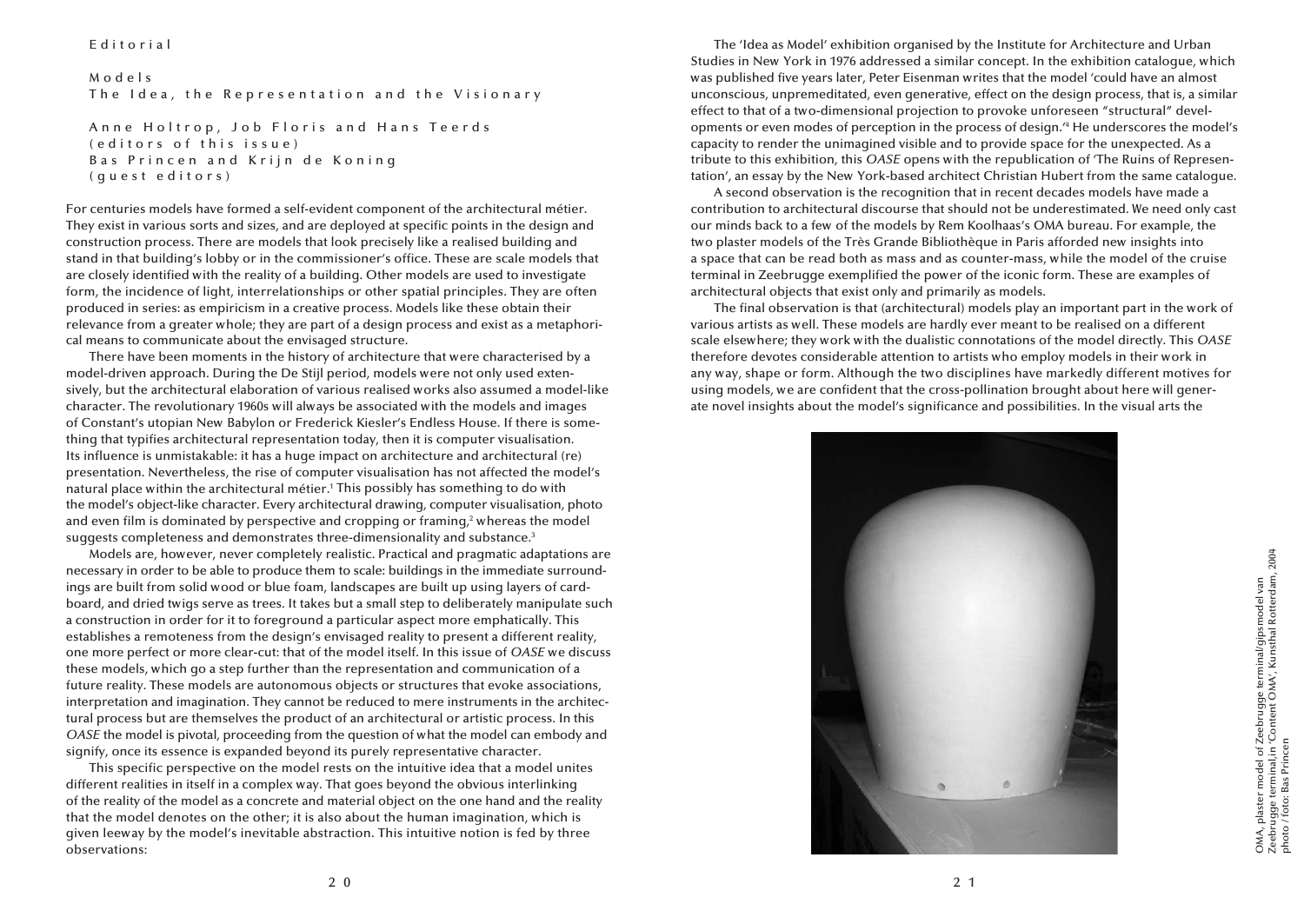distinction between the reality that is being alluded to and the reality of the model (object) itself lapses; reality and model are never two different things. Something that is ambiguous in architecture is a manifest dualism in art. The representation of architecture that is used in art refers both to real buildings and to the 'thing' *an sich*, by which the work of art functions in no other manner than what it is at that moment in time, without implications for a possible future. The artist appropriates the architectural means, seemingly without a care. However, the artist is accustomed to doing this and is allowed, with all the attendant risks, to appropriate everything freely. In our opinion it is interesting for the practitioners of architecture to see how this freedom generates fresh insights and meanings for the model's use, going beyond the solely instrumental.

This issue of *OASE* is built up from six pairs of articles, plus a closing visual essay. The articles were written separately, but here it is no accident that they are coupled with another text. Most of the sections are comprised of a theoretical article that addresses a particular point, which is then approached or exemplified from a slightly different angle in the second article, thus adding greater depth, amplifying it or putting it into perspective. The fact that different perspectives on the model are possible is intrinsic to the essence of the models themselves.

The first pairing, which consists of this editorial and the tribute to the 'Idea as Model' exhibition, is followed by two reflective articles about models in architecture and in art. Christophe Van Gerrewey considers the models in OMA's oeuvre and ascertains that OMA's models always take on a life of their own, turning into 'a realisation of what architecture promises, yet can never attain itself'. In Milica Topalovic's essay she asks herself what it is that makes a model into a model and, based on work by the artists Guillaume Bijl, Hans Schabus and Gregor Schneider, reaches the conclusion that the crucial factor is the 'reality' of the model rather than the more obvious reduced scale: 'Some of them seem to linger on the edge of reality: they may look too simple or too perfect or even too familiar.'

The third coupling consists of an interview with the artist Thomas Demand and a contribution by the architect Kersten Geers. On the basis of work by the architect John Hejduk and the artist Matt Mullican as well as a novel by Jules Romains, Geers demonstrates how model and reality transform into an interchangeable pair. This interrelationship goes so far that the model replaces reality. Thomas Demand's work consists of photos of life-size paper constructions that he assembles in front of his camera. He calls these models 'my connection to things around me – intermingled with those I see in existing representations'. The works refer to the 'architecture' of a scene that is often familiar to us from the news or history, but by showing only the architecture they present us with a completely different, almost commonplace image of these often emotionally charged locations.

In the fourth pair of texts, Stefaan Vervoort uses work by the contemporary artists Rita McBride, Thomas Schütte and Julien Opie to investigate the *modus operandi* of the model when it is unfettered by 'the conundrums of representation haunting it in the architectural regime'. What are the meanings and underlying concepts of models when they can be considered in their own right? What quality do models possess if they do not serve to represent a building? The photographer Bas Princen, one of this issue's guest editors, then presents a dummy of the many booklets that he makes when preparing his photos and books. The scope or context in which the world is presenting itself is often unclear in photos by Princen. His photos therefore seem to escape reality and guide us to the idea behind that reality. For Princen, a dummy like the one presented here functions like a model: he uses it to lay bare unexpected relationships.

In the work of Mike Kelley, the freedom of the model compared to built reality leads to an inverted approach. His *Educational Complex*, a work that he elucidates in the fifth

pairing, consists of a very large model based on his memories of the school buildings where he was educated. The model is largely composed of abstract volumes, but Kelley has occasionally introduced cut-away windows and rooftops, which give us insight into details and a peek into the interior. He describes it as an incomplete architectural model. This modellike representation of his own schooling, or what Kelley himself terms 'a form of mental abuse or brainwashing', primarily depicts the discovery of relatively bizarre details that Kelley remembers, while for 80 per cent the buildings are simply no longer to be found in his memory. In contrast with the showcasing of memories, Georges Vantongerloo's architectural work presents a visionary outlook. As a member of De Stijl he worked wholly in accordance with the group's mind-set: a prescribed formal idiom, which could serve equally well as a design for a table as for a skyscraper with an airfield on its roof. Specifically because of his ability to embrace the imagination, Vantongerloo's works display an interchangeable formal relationship between sculpture, furniture, house and airport.

The last pairing is two interviews that address the problematic relationship between the model and architecture (or the architecture exhibition). After all, the model soon ends up actually representing the architectural project, as a stand-in. Véronique Patteeuw reports on her informal discussion with Howard Shubert, curator at the Canadian Centre for Architecture (CCA), while Job Floris and Hans Teerds interviewed architect Adam Caruso, whose bureau almost never presents models in exhibitions, limiting itself to photoshopped images of the models that are employed extensively during the design process.

This issue of *OASE* concludes with a visual essay by the artist and co-guest editor Krijn de Koning. He presents a series of his own photos of subjects and objects, ostensibly found by chance. Within the context of this issue of *OASE*, these unmistakably and primarily conjure up possible buildings. The 'representation', which for De Koning is 'always perfect', constitutes an agreeable and necessary component of everyday reality for him.

Models situate themselves somewhere between instrument, representation, object and sculpture. They hold the capacity to represent a diversity of intentions in a very direct manner. In architecture that representation is characterised by the plausible and lucid rendering of original ideas, at a stage that everyday reality has yet to reach. This is how Milica Topalovic encapsulates the model in her contribution: 'If architecture is a veritable genre of space creation, then the model is fictional. If architecture serves to stabilise, reinforce and build up the structure of the real, models can be understood as the architecture of the imaginary. If architecture can structure our sense of reality, models can loosen and disrupt that structure – revealing the freedom that we have. . . . On the horizon of reality lies a skyline of paper volumes, cardboard coulisses and canvas cathedrals: everything reality does not yet believe in.'

## Nederlandse vertaling op p.25

1. Richard Sennett, *De ambachtsman* (Amsterdam: Meulenhoff, 2008), 52; originally published as *The Craftsman* (New Haven, CT: Yale University Press, 2008).

2. Anthony Vidler, 'Diagrams of Diagrams: Architectural Abstraction and Modern Representation,' in: *Representations*, no. 72 (Berkeley, CA: University of California Press, autumn 2000), 7.

3. Juhani Pallasmaa, *The Thinking Hand* (Chichester: Wiley Academy, 2009), 59; Mark Morris, *Models, Architecture and the Miniature* (Chichester: Wiley Academy, 2006), 13.

4. Peter Eisenman, 'Preface', in: Richard Pommer, Kenneth Frampton and Silvia Kolbowski (eds.), *Idea as Model* (New York: Rizzoli, 1981), 1.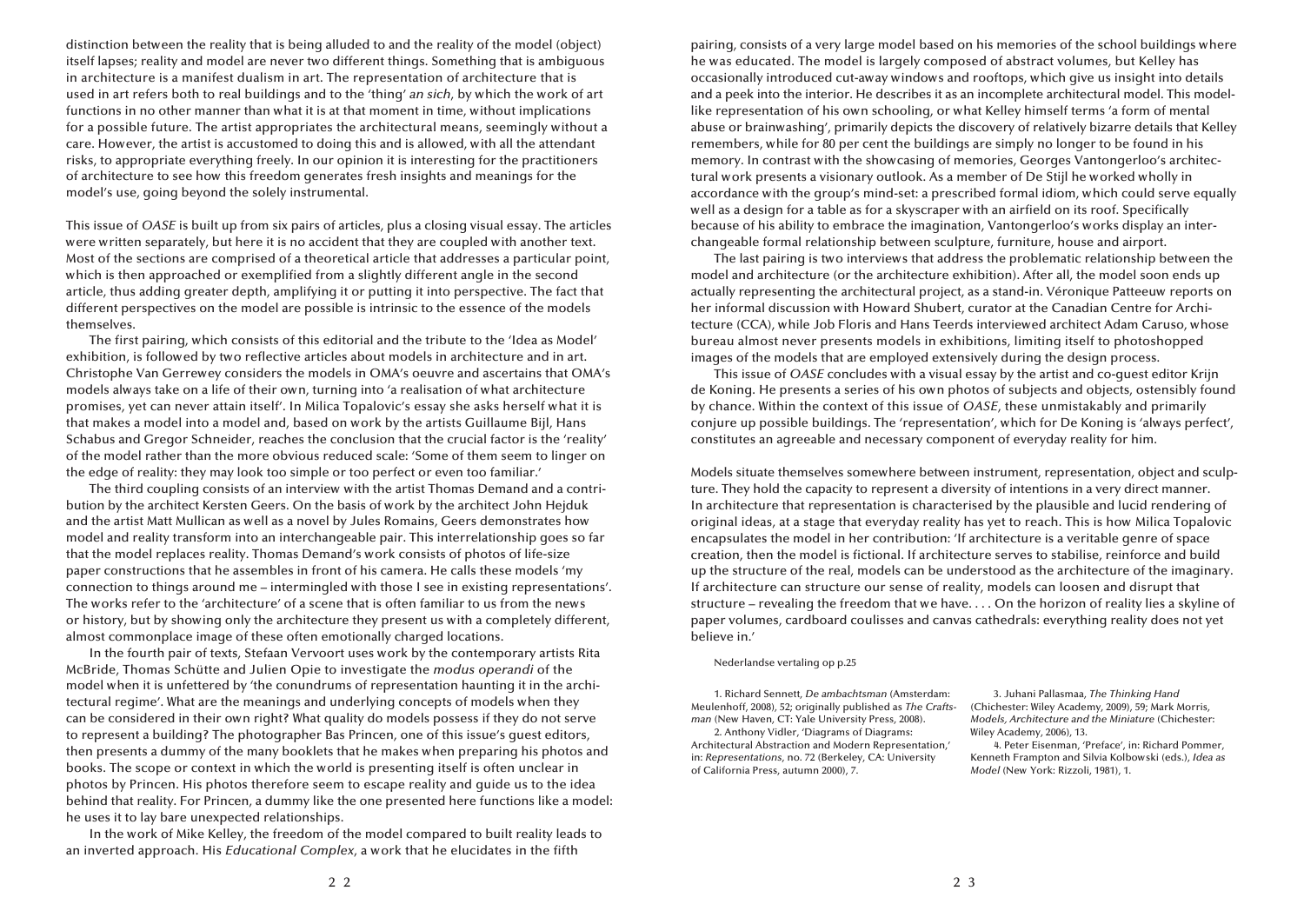geen toeval dat Rem Koolhaas juist daar aan *Delirious New York* werkte, terwijl Peter Eisenman en zijn collega's de architectuur probeerden om te vormen tot een zuiver intellectueel en formeel concept. 'The Ruins of Representation' is een overblijfsel uit een ver verleden, maar heeft hopelijk ook enige urgentie behouden.

> Vertaling: Bookmakers, Auke van den Berg

R e d a c t i o n e e l

M a q u e t t e s Het idee, de v e r b e e l d i n g e n h e t visionaire

Anne Holtrop, Job Floris en Hans Teerds ( k e r n r e d a c t i e ) Bas Princen en Krijn de Koning ( g a s t r e d a c t e u r e n )

Maquettes vormen sinds eeuwen een vanzelfsprekend onderdeel van het architectonisch metier. Ze zijn er in verschillende soorten en maten, en worden ingezet op specifieke momenten in het ontwerp- en bouwproces. Er zijn maquettes die precies lijken op een gerealiseerd gebouw. Ze staan in de lobby van dat gebouw, of op de kamer van de opdrachtgever. Het zijn schaalmodellen, die sterk vereenzelvigd worden met de realiteit van een gebouw. Andere maquettes worden juist gebruikt om vorm, lichtval, onderlinge relaties of andere ruimtelijke principes te onderzoeken. Ze worden vaak in reeksen gemaakt: als empirie in een creatief proces. Maquettes als deze halen hun relevantie uit een groter geheel. Ze zijn onderdeel van een ontwerpproces en bestaan als overdrachtelijk middel om te communiceren over het beoogde bouwwerk.

Er zijn momenten in de architectuurgeschiedenis die worden gekenmerkt door modelmatige benadering. Van de periode van De Stijl kan worden gesteld dat er niet alleen veel met maquettes werd gewerkt, maar dat ook de architectonische uitwerking van verschillende gerealiseerde werken een maquetteachtige karakteristiek hebben gekregen. De revolutionaire jaren zestig blijven voor altijd verbonden met de maquettes en beelden van Constant's utopische *Nieuw Babylon* of Frederick Kiesler's *Endless House*. Als iets vandaag de dag de architectonische representatie kenmerkt, dan is het wel de computervisualisatie. De invloed daarvan is onmiskenbaar; ze heeft een enorme impact op de architectuur en de architectonische (re)presentatie. Desondanks heeft de opkomst van de computervisualisatie de vanzelfsprekendheid van

de maquette in het architectonisch metier niet aangetast.1 Wellicht heeft dit te maken met het objectmatige karakter van de maquette. Waar elke architectuurtekening, computervisualisatie, foto en zelfs film, gedomineerd wordt door perspectief en uitsnede,<sup>2</sup> suggereert de maquette volledigheid en toont ze ruimtelijkheid en materialiteit.<sup>3</sup>

Echter, maquettes zijn nooit helemaal realistisch. Om op schaal gemaakt te kunnen worden, zijn praktische en pragmatische aanpassingen noodzakelijk. Zo worden gebouwen in de omgeving uit massief hout of blauw schuim opgetrokken; landschappen worden in lagen karton opgebouwd; gedroogde takken volstaan voor bomen. Het is een kleine stap om een dergelijke constructie bewust te manipuleren om daarmee een bepaald aspect sterker naar voren te brengen. Daarmee ontstaat distantie ten opzichte van de beoogde realiteit van het ontwerp, om een andere (volmaaktere of duidelijkere) realiteit te tonen: die van de maquette zelf. In dit nummer van *OASE* bespreken we deze maquettes, die een stap verder gaan dan de representatie en communicatie van een toekomstige werkelijkheid. Deze maquettes zijn zelfstandige objecten of constructies, die aanzetten tot associatie, interpretatie en verbeelding. Ze laten zich niet reduceren tot instrumenten in het architectonische proces, maar zijn zelf het resultaat van dit architectonische of artistieke proces. Deze *OASE* stelt, kortom, de maquette centraal vanuit de vraag wat de maquette kan zijn en betekenen, zodra niet enkel haar representatieve karakter haar essentie is.

Dit specifieke perspectief op de maquette steunt op het intuïtieve idee dat een model op een complexe wijze verschillende realiteiten in zichzelf samenbrengt. Dat gaat niet alleen over de voor de hand liggende verknoping van de realiteit van de maquette als concreet en materieel object enerzijds en de realiteit waarnaar de maquette verwijst anderzijds, maar ook over de menselijke verbeelding, die door de onvermijdelijke abstractie van het model de ruimte krijgt. Dit intuïtieve idee is gevoed door drie observaties:

De in 1976 door het Institute for Architecture and Urban Studies in